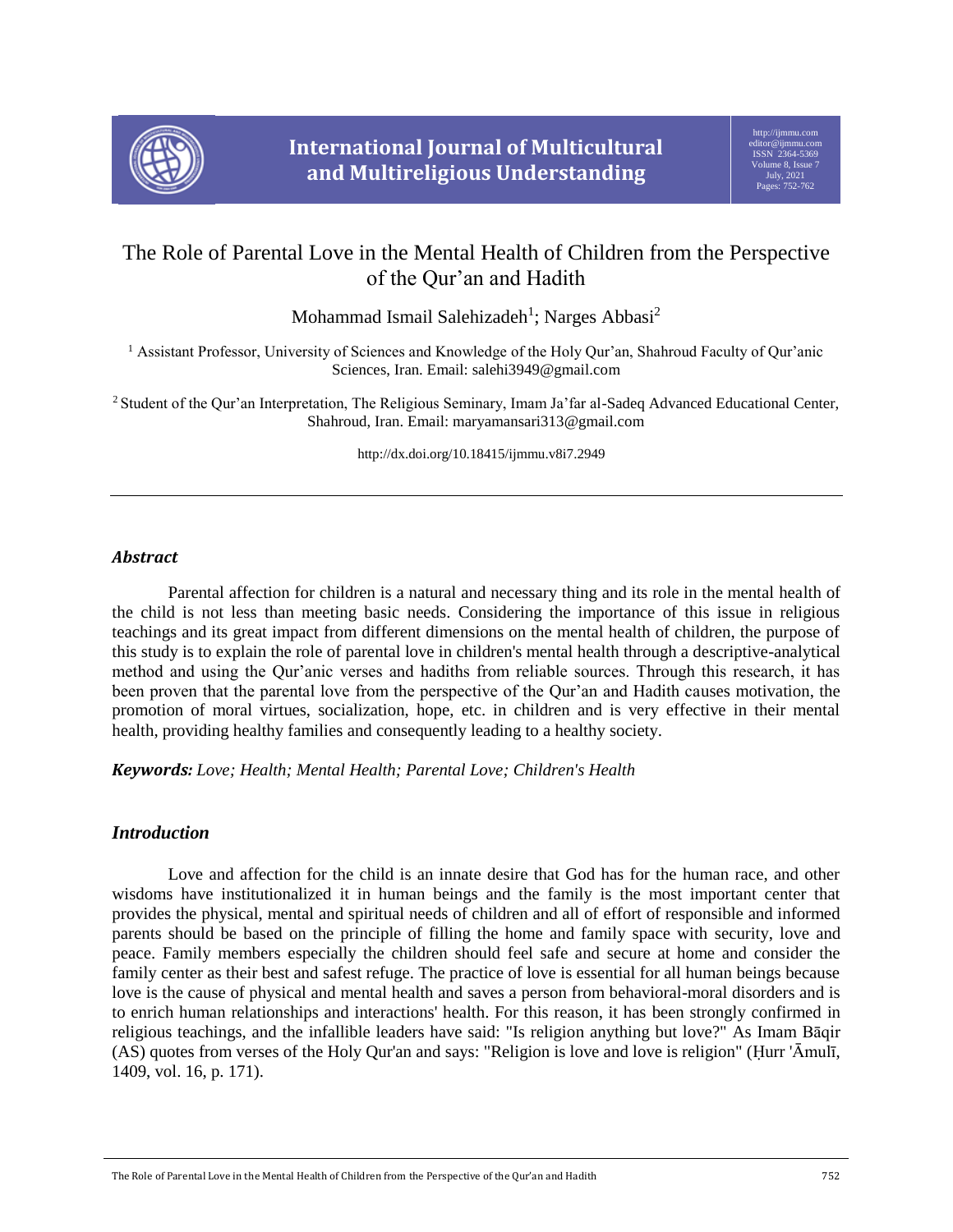This speech has clearly clarified the importance and place of love. As child needs all kinds of nutrients for physical growth, he also needs love and emotional feelings for emotional and social growth, and the lack of parental love and tolerance for offering compassion and kindness to the child leads to mental disorders in his social personality and endangers his mental health. Therefore, in verses and hadiths, special attention has been paid to this issue, and the elders of the religion and the pure Imams (AS) have encouraged parents with various expressions to perform this moral duty, as narrated by Imam Ṣādiq (AS) in an authentic document that he said: "God had mercy on the servant because of the intensity of his love for his child." (Kulayni, 1407, vol. 6, p. 50)

The subject of love has long been of interest to scholars from various dimensions, and many books and articles have been written about it, some of which have been mentioned in the list of article sources. However, no books and articles were found on the subject of this research, so due to its importance, this research, in a descriptive-analytical method, and using verses and narrations from reliable sources, is answering the question that what the role of parental love is in the psyche health of children from the perspective of the Qur'an and hadiths? To answer this question, first the concept of research keywords is explained and then the role of love in children's mental health is discussed, such as: creation of motivation, development of moral virtues, socialization, hope, etc.

## *Findings*

## **1. Conceptology**

#### **1-1. Maḥabbat**

The word "Maḥabbat" is from the article "Ḥubb", the meaning of which has been explained in various ways by lexicographers, commentators and ethics:

1- Farāhīdī says in "Al-'Ayn": "Ahbabtahū" is antonymous to "Abghaztahū" (Farāhīdī, 1409, vol. 3, p. 31)

Ibn Manẓūr says: "Al-Hubb is antonymous to al-Bughd and Al-Hubb means Al-Wadād and al-Muhabbah" (Ibn Manzūr, 1405, vol. 1, p. 289) He has defined love to mean friendship and the opposite of "hatred" (hatred and enmity).

2- Rāghib Isfahani says: "Love is the will and desire to have something that you think is good" (Rāghib Isfahani, 1412, p. 214), then he say: Love is in three aspects: a) Love to enjoy; like the love of food:

**ا واَسيرا**« )انسان، 8( **ً ا ويَتيمـ ً َم َعلى ُحبِّ ِه ِمسكينـ** »**ويُطِعمو َن الطَّعا**

"And feed with food the needy wretch, the orphan and the prisoner, for love of Him," (Insān: 8)

And man's love for woman b) love for benefit; like loving something for the benefit of it,

**ت ٌح قَري ٌب**« )صف، 13( **ِحبّونَها نَصٌر ِم َن ّّللاِ وفَ** »**واُخرى تُ**

"And (He will give you) another (blessing) which ye love: help from Allah and present victory" (Saff: 13)

The believers love the help of God and victory; because it is useful for them and they benefit from it. c) Love for virtue and perfection, as some scientists like other scientists for the knowledge they have. Rāghib Isfahani first interprets love as will, but then says: This is not the case, but love is prior to will, every love is a will, but not every will is love. (Rāghib Isfahani, 1412, p. 214)

3- Musṭafawī in "Al-Taḥqīq fi Kalamāt al-Qur'an al-Karim" says: "Love means friendship and intense desire, which is opposed to hatred." (Musṭafawī, 1368, vol. 2, p. 151)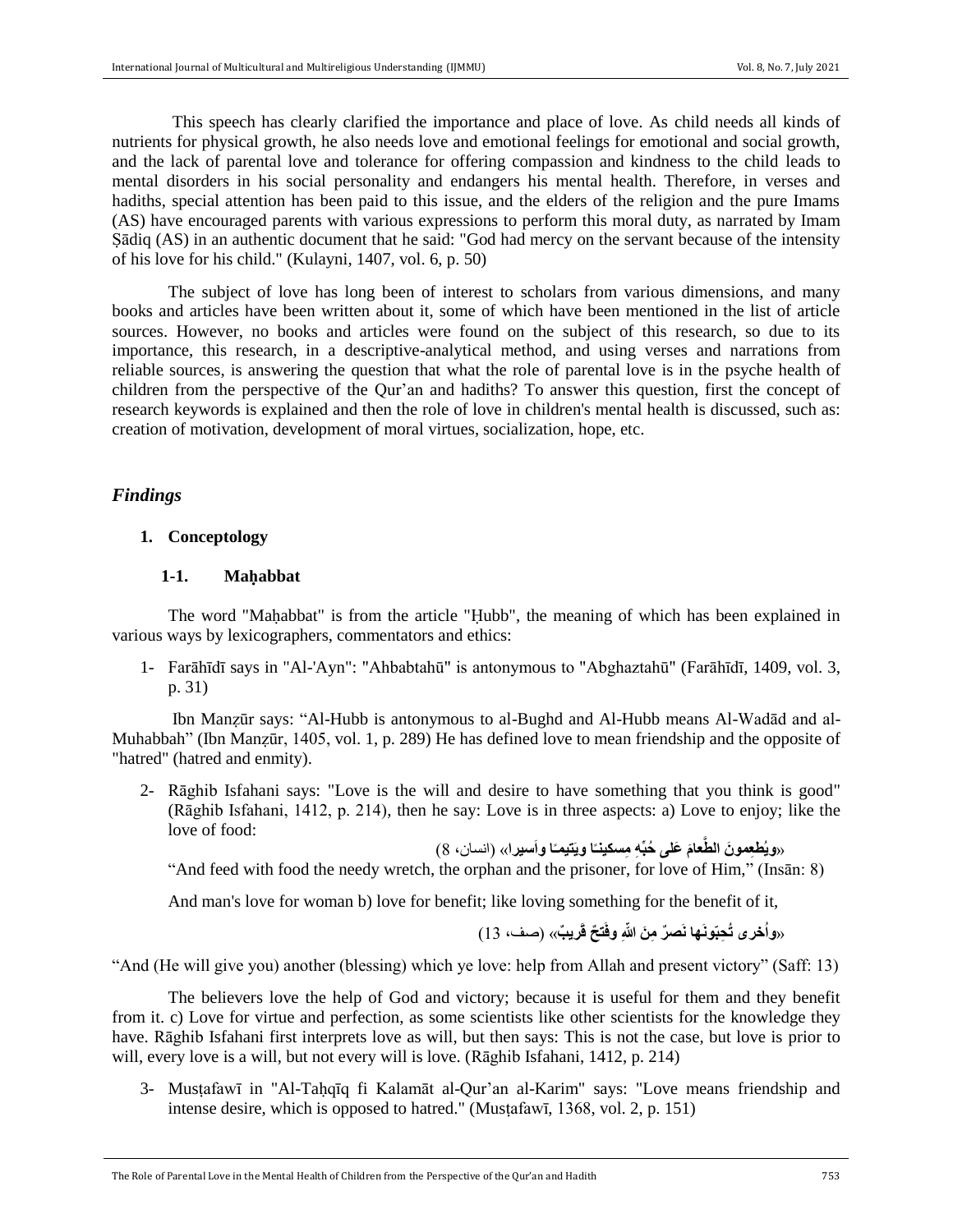- 4- Sheikh Tūsī in "Al-Tibyān" and Ṭabrasī in "Majma' Al-Bayān" have defined love as follows: "Love is the same as will and has a deleted part." When it is said: I love Zayd, it means that I want the benefit receiving from him or I want his praise. When it is said "I love God as a servant"; it means that God has willed the reward and worship of the servant (Tūsī, nd, vol. 2, p. 62; Ṭabrasī, 1406, vol. 1, p. 453) Sheikh Tūsī has divided love into two types: 1. Love meaning natural desire, 2. Love meaning the will of interests (Tūsī, nd, vol. 6, p. 101)
- 5- Allameh Tabataba'i says in Al-Mīzān: "Ḥubb" is a special existential belonging and attraction that exists between the complementary and similar cause and between the effects that seeks perfection or similar thing. He has defined "Maḥabbat" as a special belonging and dependence. (Tabataba'i, 1390, vol. 1, pp. 411-412) Some philosophers have also said in the meaning of Mahabbat:

"Mahabbat and what is synonymous with it is the feeling of joy towards the interesting object, whether the object is rational, real or suspicious." (Sadr al-Muti'allihin, nd, p. 155)

- 6- Mullah Mehdi Narāghī has defined Maḥabbat as "the excitement and joy of the soul to gently perceive and achieve it." (Narāghī, nd, vol. 2, p. 428) That is, man understands the beloved existence in proportion and gently with his existence, and by reaching it, he reaches indescribable happiness and joy. Lady Amin Isfahani also considered "love for everything as the same desire towards it and considered the principle of love as a general attraction that connects all the particles of beings and makes them fascinated." (Amin, 1361, vol. 2, p. 163) Other scholars have also said in the definition of love: "Love in terms of vocabulary is the desire of the soul for something that agrees with it." (Fayḍ Kashani, 1417, v. 8, p. 65; Ghazali, 1400, v. 14, p. 96; Shukānī, 1414, vol. 1, p. 333); some other have said that love is the desire of the soul for something because of the perfection it has found (Kashani, 1423, v. 1, p. 473; Qomi Mashhadi, 1366, v. 3, p. 68).
- 7- Miṣbāḥ Yazdī has also defined love in "Ethics in the Qur'an" as follows: "Love is a state that is created in the heart of a conscious being towards something that is gentle with him and in proportion to his desires and wishes. Love is a perceptual attraction just like non-perceptual attractions; that is, just as there is a natural and unconscious absorption force in unconscious material beings such as iron and magnets, there is a conscious absorption and a clear attraction force among conscious beings. The heart is absorbed by something and a creature attracts the heart towards himself, and this is called love. The criterion of this attraction is the tenderness that exists between the lover and the beloved; "Therefore, love belongs to something that the lover has realized the gentleness of its perfection in himself." (Miṣbāḥ Yazdī, 1391, vol. 1, p. 315; Salehizadeh, 1388, p. 23)

In a general conclusion, we can say that love is a truth that every human being feels and understands in his conscience; for no heart is empty of love, the love for a person, or love for a proper food and drink, or love to comfort, or love to the blessings of heaven, or... Therefore, according to the meanings which have been expressed, love is a kind of desire and attraction that arises in a conscious being towards something that is gentle with him and in proportion to his desires and wishes.

## **1-2. Mental Health**

Health is a concept that can hardly be expressed in words; because it is one of the most intuitive concepts understood by individuals. In 1947, the World Health Organization defined health as a state of complete physical, mental, and social well-being, not just the absence of disease or disability. This classic definition of health is of particular importance as it identifies the essential elements of health. This definition further insists that health is a general concept and requires interaction and interdependence between different components. (Abolghasemi, 1391, pp. 45-68) Health means freedom, security, healing from illness, peace and tranquility. (Amid, nd, pp. 1908-1909)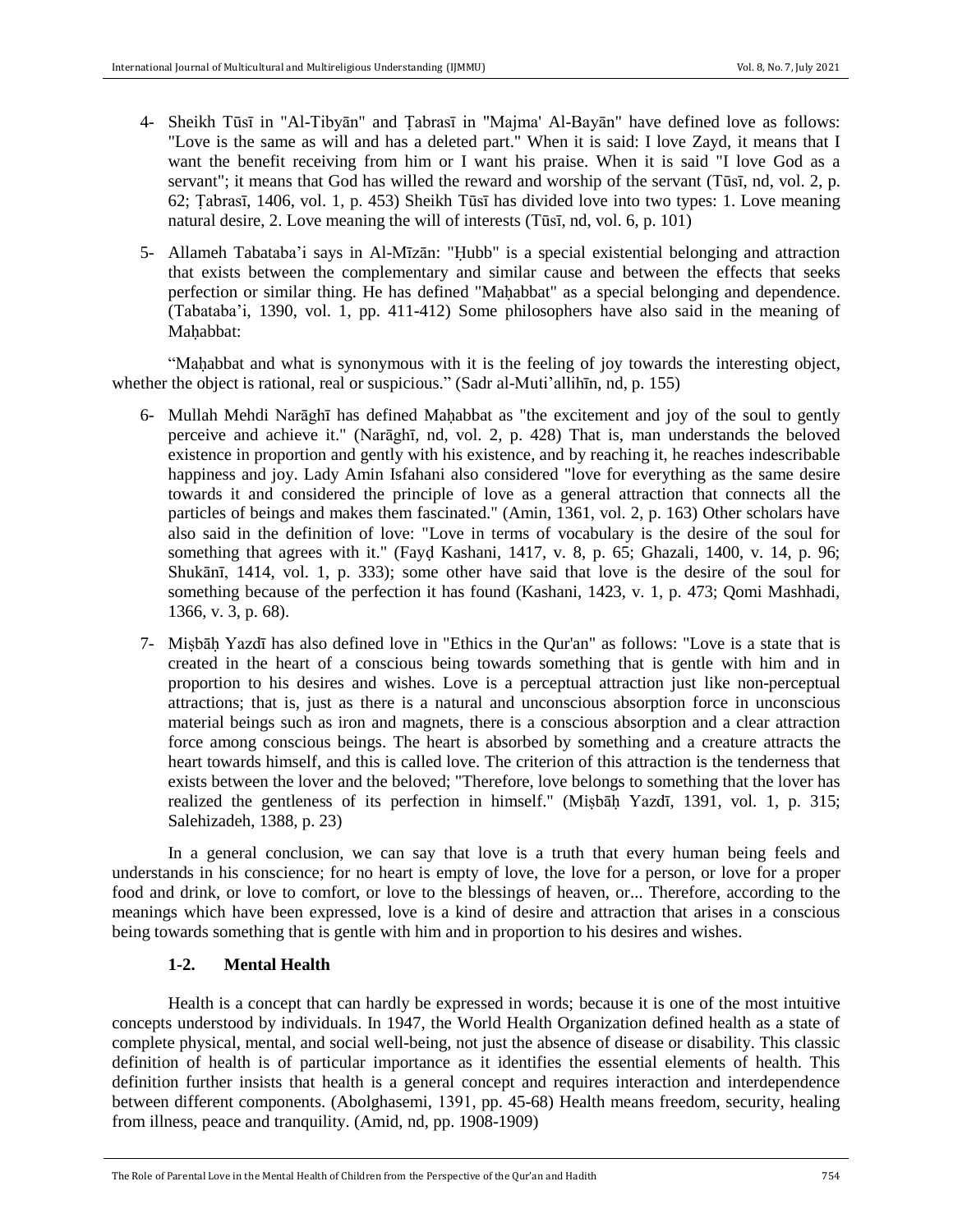Mental health means keeping the mind healthy from any psychological damage and its main purpose is to prevent mental disorders.

Prevention and treatment of minor behavioral disorders in order to prevent the occurrence of severe mental illness is necessary to create a suitable environment for a healthy, stress-free and natural life. So mental health is a science for social welfare and rational compromise with the events of life. (Hosseini, 1369, p. 13)

The Holy Qur'an also mentions a healthy mind (a sound heart) in two verses, both of which belong to Ibrahim Khalil. One is in the prayer of Ibrahim Khalil who says: O God! Do not disgrace me on the day when people are resurrected (on the Day of Resurrection), on the day when wealth and children will not benefit, except for one who comes to God with a pure heart and a pure mind:

> «إِلَّا مَنْ أَتـَىَ اللَّهَ بِقَلْبٍ سَلِيم»(شعراء، 89) َ ِ

"Save him who bringeth unto Allah a whole heart." (Shu'arā': 89)

And another is related to the presence of that Prophet in the presence of God with a sound heart:

«إِذْ جاءَ رَبَّهُ بِقَلْبِ سَلِيمٍ» (صـافات، 84) ْ ِ

"When he came unto his Lord with a whole heart." (Sāffāt: 84)

That is, a heart that is far from any moral and belief disease and deviation and is not infected with polytheism, sin and disbelief, which of course such a heart will have no fruit except righteous and pure action. (Rezaei Isfahani, 1387, vol. 15, p. 77)

Mental health in a broader sense is the awareness of spiritual and material factors and motivations that cause mental health and positive posture and moderation of behavior and action, through which a valuable mechanism is provided for man's material and spiritual mobility and progress in all fields (Sane'i, 1350, p. 22) and its existential dimensions are flourished and are in the direct divine path and achieve human perfection.

## **2. The Role of Parental Love in Children's Mental Health**

The role of parental love in the mental health of children is a key role, because one of the most important things in education is the true relationship between the mentor and the educator, and the best kind of relationship is one that is based on love. Such a relationship is a natural one, and with it, many deviations of the child can be prevented; undoubtedly, one of the basic needs of every human being, after biological needs, is the need for love. So that if this need is met, it will greatly affect other biological needs. This need is more severe in children. Since the parents are in charge of the child, they should pay more attention to this need. The desire to give and receive love is one of the natural tendencies that the individual needs in every age of life, in the stages of development, and must be met from the earliest times of arrival in this world until the last moment of saying goodbye to this world. (Ahmadi, nd, p. 29)

Family and social Love, feelings and desires of human beings towards each other are deep and rooted in different areas of life; because love, kindness and compassion warm the family and social life and seek intimacy, honesty and a good and worthy attitude. The Holy Prophet (PBUH) says about this important thing: A man who says to his wife: "I love you (the effect of this statement) will never leave the heart of a woman" (Ḥurr 'Āmulī, 1409, vol. 20, p. 22). The affection of both husband and wife is one of the fundamental solutions to the happiness of marriage that is also very effective in strengthening their emotions towards their children. This love is emphasized as a moral teaching in Islam. (Murawiji Tabasi, 1391, vol. 1, p. 62)

Man is captivated and condemned by love to the extent that they have said: "Man is the servant of goodness" (Majlisī, 1403, vol. 71, p. 17). The goodness, kindness, and friendship, may lead man to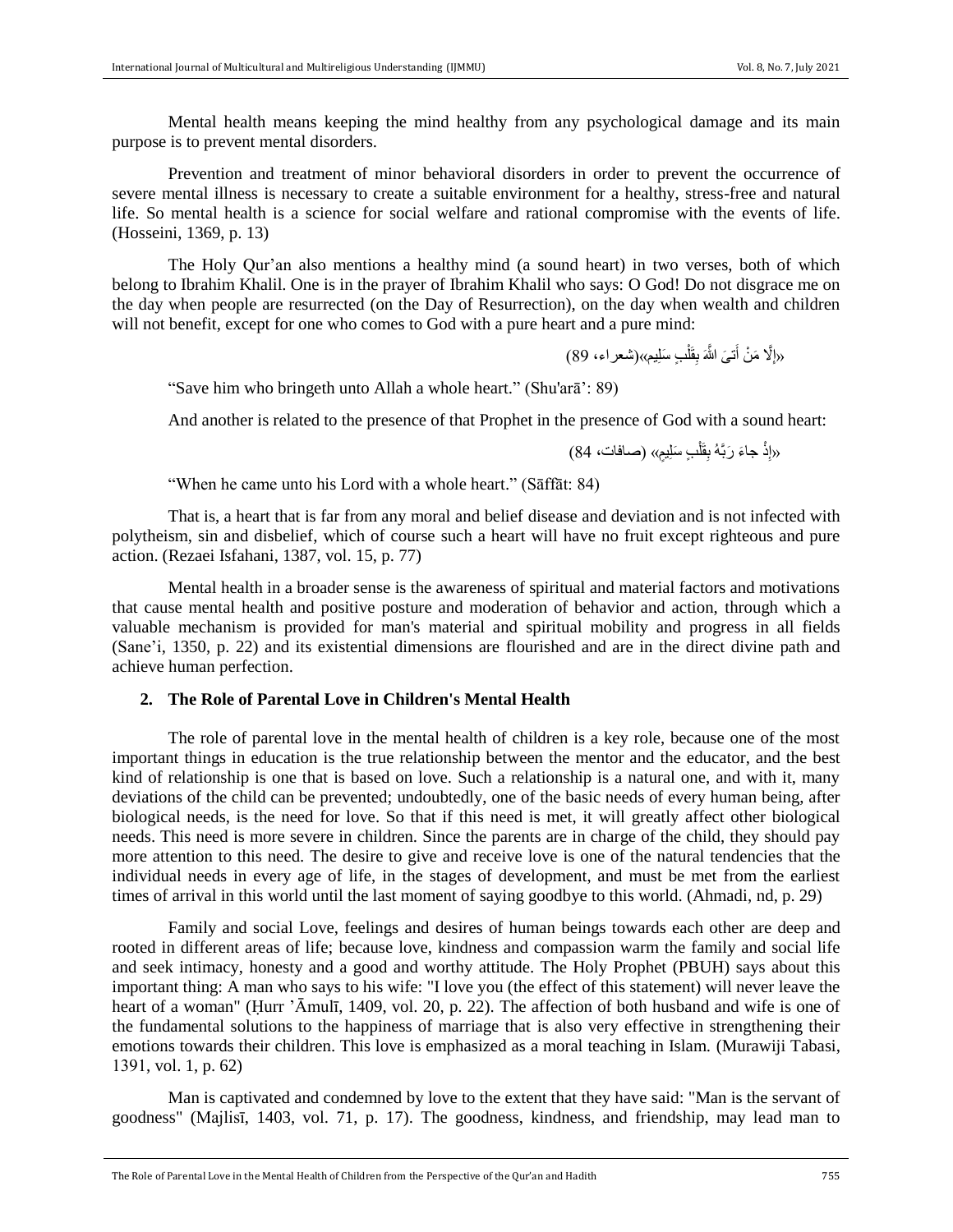slavery. Imam Ṣādiq (AS) says: "Moses (AS) said: "O Lord, what are the best deeds to you?" He said: "Loving children; because I created them on my single nature."

Children and adolescents, even adults, need love, and this is due to need, weakness, and inability. Love is extremely important in raising children, if they see love from their parents, they will give up some of their incompatibilities. Psychologists even believe that the root of many deviations is in the lack of love and believe that until this deficiency is not compensated in them, it will not be possible to correct them.

The Holy Prophet (PBUH) said: "The one who is not kind to children and does not respect adults is not from us." (Shaʿīrī, nd, p. 69) The most effective and efficient method in training is the use of love. The family environment should be full of love so that the child can make an effort in the light of its warmth. Love eliminates many problems in the way of education, especially intellectual and cultural work that requires love. A simple smile is much more effective that a violence.

Expressing love is a point that the infallibles (AS) have highly recommended and emphasized it: Therefore, parents should express their love to their children in different ways, heartfelt love is not enough. Skilled and knowledgeable parents are those who show their love to their children appropriately and understandably. When children feel that their parents love them and are interested in their destiny and strive for their growth and prosperity and do not spare any effort for their good and upbringing, they also love their parents and are influenced by their upbringing. Therefore, the role of parental love in the mental health of children is addressed with the approach of the Qur'an and hadiths:

#### **2-1. Creation of Motivation**

One of the most important and fundamental effects of parental love is creating motivation in children. Motivation is very important in education. If there is a strong motivation to achieve a goal, there will be conditions for human beings to try to find the right ways to achieve that goal. (Abbasnejad, 1384, vol. 1, p. 78) Qur'an in Surah Al-Isrā', verse 84, says: Everyone acts according to their [mental and physical] structure. If one can stimulate one's inner motivations to do things and provide the grounds for it, it can certainly be argued that people are drawn to the goodness with stronger power, cognition, and will. Parents increase their child's motivation to do things over time when they treat their child with kindness. Loving people revives their sense of identity and personality and motivates them to work better.

"If the teacher's lesson was a loving whisper,

That would brought the runaway child to school on Friday"

As Amir al-Mu'minin writes to Malik Ashtar: "Cover your heart with kindness to people and be friendly and kind to everyone." (Sharif al-Radi, 1414, p. 427) The Holy Qur'an also says in verse 62 of Surah Yūsuf: Prophet Yusuf (PBUH) in order to increase the motivation of his brothers to return to Egypt, treated them with more kindness and love and said: "Leave what they have paid as a price in their luggage, maybe they will recognize it after returning to their family and maybe they will return."

As the love and affection of the Messenger of God, peace be upon him, to the Muslims had increased their motivation to work and to revolve around the existence of the Prophet, peace be upon him, like butterflies, and to overtake each other to carry out his orders.

The Holy Qur'an says in this regard in Surah Al Imrān, verse 159:

« فَبِما رَحْمَةٍ مِنَ اللَّهِ لِنْتَ لَهُم وَ لَوْ كُنْتَ فَظًّا غَلِيظَ الْقَلْبِ لانْفَضُّوا مِنْ حَوْلِك» (آل عمران: 159) ْ **ٔ** 

"It was by the mercy of Allah that thou wast lenient with them (O Muhammad), for if thou hadst been stern and fierce of heart they would have dispersed from round about thee" (Āl-e 'Imrān: 159)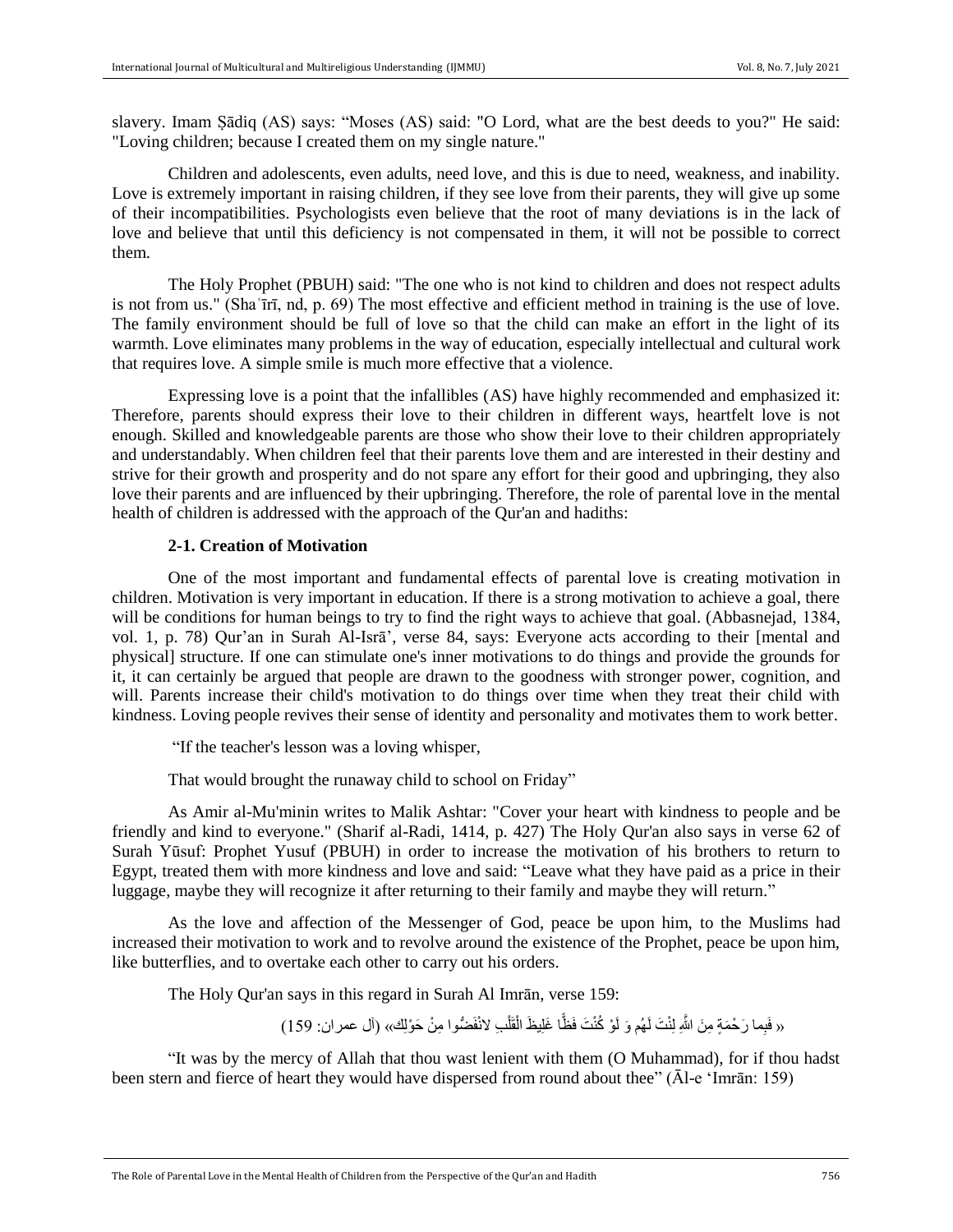Therefore, in order to perform any action, it is necessary to create enthusiasm and motivation in the person in order to strengthen his determination to do the work. In order for man to be able to use his authority, will and power to acquire virtues and eliminate vices, it is necessary to create sufficient motivation and desire in them, so if we want our children to be encouraged to do good deeds, we need to motivate them, and this is done through loving behavior, not violence and hard-heartedness.

#### **2-2. Socialization**

One of the important effects of parental love is the social fertility of children. "Socialization means the harmonization of the individual with group and social values, norms and attitudes. In other words, socialization is a process, through which each person acquires the social knowledge and skills necessary for effective and active participation in group and social life. (Qaraei Moghadam, 1375, p. 14) A social person is a human being who enjoys being in a group and is able to establish a good relationship with others in the family and community. Islam is a religion that pays special attention to social relations to the extent that the Holy Qur'an introduces all believers as brothers and says in verse 10 of Surah Al-Ḥujurāt: Indeed, the believers are brothers with one another, so make peace between your brothers (in case of dispute). Love attracts people and is one of the most important factors of socialization, as the Qur'an says in verse 159 of Surah Al Imrān: So, by the grace of God, you were kind to them, and if you were hard-hearted, they would surely be scattered around you.

The first rings formed human communication and human society is shaped in the family with kindness and affection, God says in verse 21 of surah Rūm: "And one of His signs is that He created mates for you from among yourselves, that you might find comfort in them, and He established friendship and mercy between you. The family is usually one of the important factors in the socialization of children from childhood to old age, which connects the generations to each other in a series of successive stages of growth and development. Parents' love for their children strengthens their brotherhood and socialization, and makes their children social. Human's childhood lasts longer than other creatures. For a long time, the family and its members have been the role models of children in values, customs, life patterns, and the type of relationship with peers. In the family, the child becomes acquainted with the norms and ways of life and prepares himself for life in larger social environments. The values and customs that are the legacy of the past are passed on to the child through the words and behaviors of family members. In many cases, the reason for children's affection is social aspects. For example, the child is not accepted in the crowd and the children are not willing to play with him. As a result, the child feels inadequate, and this is effective in his affection-seeking. (Karami, 1385, p. 22) Love, feeling of interest and socializing, promotes better social interaction and optimism, and it balances life experiences of failure, frustration, and negative emotion. Therefore, one of the important signs of children's mental health is adaptation to society, and this is never achieved through violence and ruthlessness, but is created by the love and affection of parents towards their children.

#### **2-3. Cultivation of Moral Virtues**

The tendency to moral virtues originates from the innate element of man and is rooted in his soul and psyche, and it has been included in the sublime emotions by which one can realize his single soul and enter the realm of the kingdom. Professor Shahid Motahhari says: "Morality and moral sense is a gateway for man to know his single soul and by knowing the single soul, to be aware of the unseen world and the kingdom." Because man is a ray from the world of the unseen and the kingdom, and from here moral feelings are found. (Motahhari, nd, p. 183) The flourishing of this feeling, like other talents, needs the education. Heavenly educators were inspired to cultivate these natural seedlings and turn them into moral queens; as the Holy Prophet (PBUH) has mentioned in his philosophy of revelation. The place of moral education and its constructive role in human destiny is that it is impossible to achieve any degree of perfection without creating virtues. Therefore, in our narrations, great attention has been paid to good character and good morals. The Prophet of God (PBUH) was asked: What are the best deeds? He said: Good ethics (Warrām Ibn Abi Firās, 1369, p. 171) Imam Ali (AS), who considers good morality as the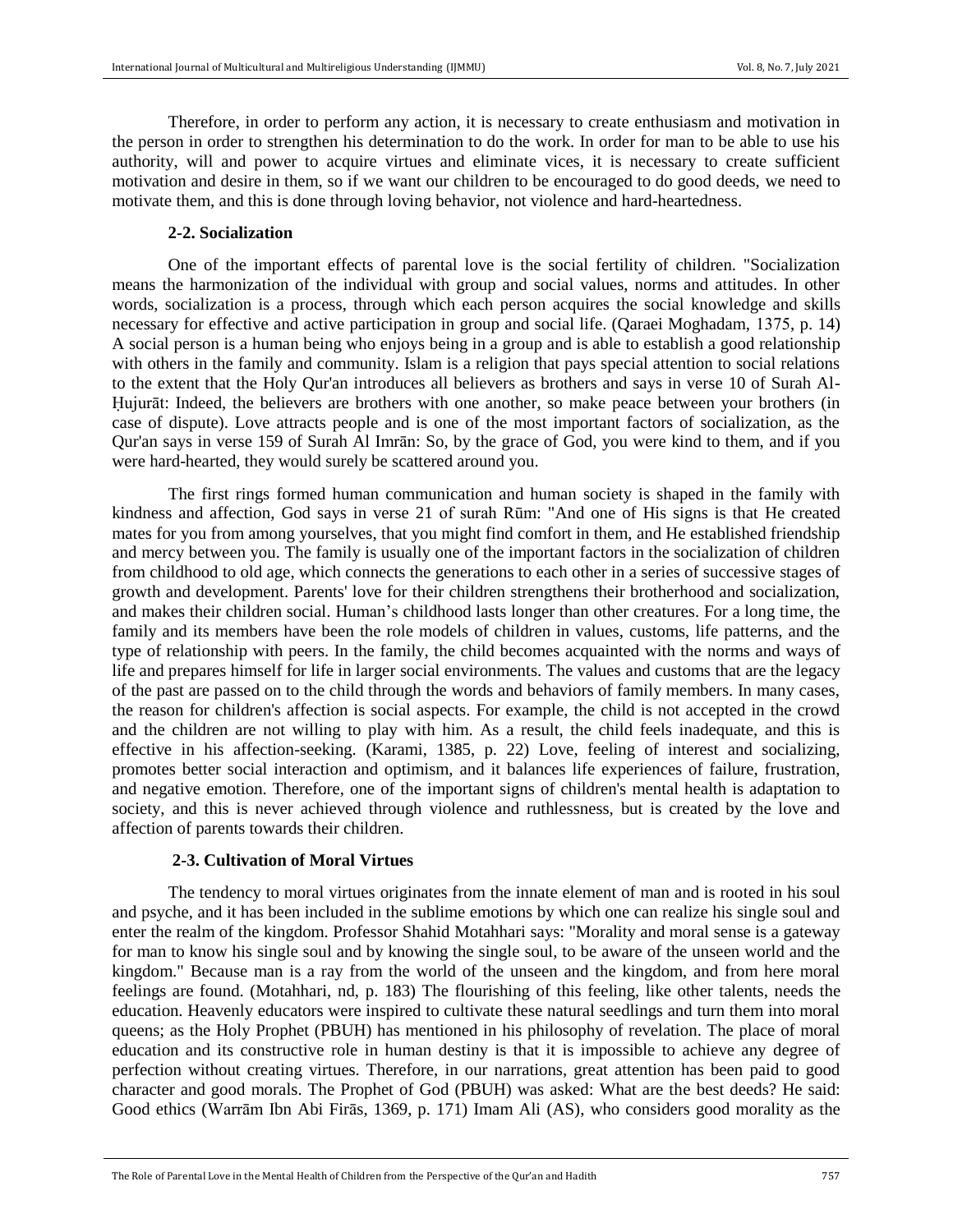headline of a believer's action, says: "Good temper is a good company as well as it is the sign of a believer"<sup>1</sup> (Ibn Shuʿba Ḥarrānī, 1404, p. 300)

It is worth noting here the emotional dimension of morality. Whenever morality takes on an emotional color with its natural and intellectual background and becomes pure emotionally, it will have more spirit, depth and effect on the psyche, because according to religious teachings, love obeys and causes companionship. As the Prophet of Islam, peace be upon him, says: "Man is with someone who loves him." (Kulaynī, 1407, vol. 2, p. 127) There is a relationship between love and obedience, with the emergence of love, obedience and harmony is found. When the affection of the parents penetrates in the heart of the child, the child becomes obedient to them, and doesn't refuse to comply with his duties and obligations. As a result, the moral virtues will grow and flourish in him: as it is narrated that "man is the servant of mercy" (Majlisī, 1403, vol. 71, p. 17). The affection, kindness, and friendship, may lead man to the point of servitude. The Holy Qur'an also refers to this as a means of support. In Surah Al Imrān, verse 31, He says:

> « إِنْ كُنْتُمْ تُحِبُّونَ اللَّهَ فَاتَّبِعُونِي يُحْبِبْكُمُ اللَّه» (آل عمر ان: 31) **∣** ِ ِ

"Say, (O Muhammad, to mankind): If ye love Allah, follow me; Allah will love you and forgive you your sins. Allah is Forgiving, Merciful." (Āl-e 'Imrān: 31)

That is, affection is not only a weak interest, but its effects are reflected in the action of man and the one who claims love and affection for God, his first sign is to follow the Prophet and His messenger. In fact, this is a natural effect of love that draws man to the "beloved" and His desires. Of course, it is possible to find weak loves that do not radiate from the heart, but such loves are so small that cannot be called love, a basic love must have practical effects, the holder must connect it with the beloved, and owes a fruitful effort in the direction of His desires. (Makarem Shirazi, 1371, vol. 2, p. 513) Therefore, parents can strengthen and flourish moral virtues in their children with love and affection.

### **2-4. Fostering A Child's Emotions**

The family is one of the most important factors in the overall development of the child. In the family, the child acquires and feels the first perspective on the world around him or her, and learns how to eat, talk, socialize, and cooperate, as well as learn how to love and be loved. In this regard, the child's first teachers are his parents and they need to fill the child's soul with love and affection. Therefore, in religious teachings, love for children has been highly recommended and emphasized to the extent that they have said: "The one who kisses his child, he will receive a reward" (Ibn Fahd Ḥillī, 1407, p. 88). "God have mercy on the servant because of the intensity of his love for his child." (Kulaynī, 1407, vol. 6, p. 50) "Love the children and have mercy on them" (Kulaynī, 1407, vol. 4, p. 49). "Kiss your children so much, because there is a degree in heaven for every kiss." (Majlisī, 1403, vol. 101, p. 92).

One of the things that can indirectly nurture and strengthen children's feelings and emotions is to observe the emotional behavior of parents, both towards their children and towards themselves, therefore, the emotional relationship and avoidance of disagreements and quarrels are so important in the family environment that God in the Holy Qur'an commands parents to have good companionship and addresses men in Surah An-Nisā', verse 19:

ًّ کثيرا« )نساء: 19( ًّ و يجعل َّللا فيه خيرا »و عاشروهن بالمعروف، فإن کرهتموهن فعسی أن تکرهوا شيئا

"But consort with them in kindness, for if ye hate them it may happen that ye hate a thing wherein Allah hath placed much good" (Nisā': 19)

The child needs love, and if he witnesses the love and affection of his parents closely, he will learn to love and how to love others, but if he does not see love and affection in the family, he may suffer

> <sup>1</sup>. «حُسْنُ الْخُلُقِ خَيْرُ قَرِينٍ وَ عُنْوَانُ صَحِيفَةِ الْمُؤْمِنِ حُسْنُ خُلُقِهِ.» ُ ْ ُ

 $\overline{\phantom{a}}$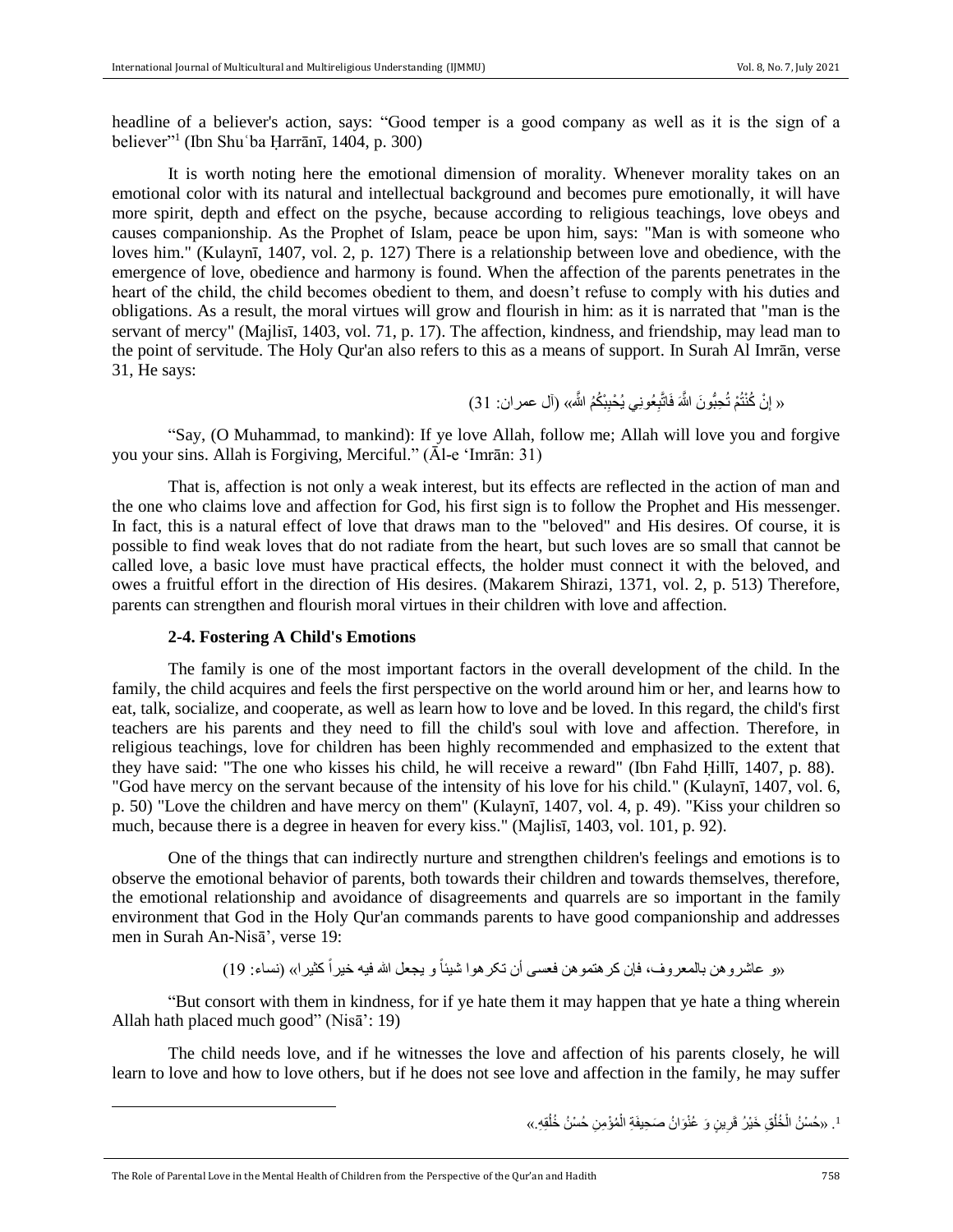from physical, mental and psychological disorders and have trouble in loving his children and others in the future.

#### **2-5. Creating Trust**

Another effect of loving children is to build trust in them. By loving the child, his interest in the lover can be attracted. As a result, the child gains self-confidence and trust in the one who loves him / her and listens to him / her, and in this way, the ground for further education will be provided; because, in principle, human beings, especially children, are dependent on affection and they love the one who loves them and they are obedient to his command. (Ṭabrasī, 1412, p. 237) The Holy Qur'an says about the Holy Prophet of Islam in verse 159 of Al Imrān:

> «فَبِما رَحْمَةٍ مِنَ اللَّهِ لِنْتَ لَهُمْ وَ لَوْ كُنْتَ فَظًّا غَلِيظَ الْقَلْبِ لَانْفَضُّوا مِنْ حَوْلِكَ» (آل عمران: 159) ْ ْ

"It was by the mercy of Allah that thou wast lenient with them (O Muhammad), for if thou hadst been stern and fierce of heart they would have dispersed from round about thee" (Āl-e 'Imrān: 159)

Amir al-Mu'minin Ali (AS), also says in this regard: "The hearts of humans are wild and they will turn to one who loves them." (Sheikh Ḥurr 'Āmulī, 1409, v. 12, p. 158) Therefore, the love of the parents for the child creates the grounds for building trust in him, thus, in the difficulties and problems, he considers the parents as his support, trusts them and will consult with them in matters.

## **2-6. Reducing Discomfort, Stress and Anxiety**

Another educational effect of love in children is to reduce worries and stress. Children do not give in to worries and difficulties when they feel supported by someone in all circumstances. The Holy Qur'an says in Surah Al-Mā'idah, verse 2: Cooperate in the way of goodness and piety. Loving children is one of the ways to cooperate on goodness. Human life, whether he wants it or not, has joys, sweets, gains and successes, sufferings, losses, bitterness and failures. Many of them can be prevented or eliminated, although after a lot of effort, obviously man is obliged to deal with nature, to turn bitterness into sweetness. Love creates a force of resistance in human beings and sweetens the bitterness. The resistant man knows that everything in the world has a certain account, and if his reaction to bitterness is desirable, assuming that it is irreparable, it will be compensated in another way by God Almighty. The accumulation of sorrows and worries, anxieties and anticipation of the calamities that are coming, the fear of illness and boredom, and a thousand and one other fears have a tremendous and increasing effect, and this effect is especially great on the inner conscience. These prevent the activity of the best part of our being, their roots live in our inner conscience. They affect our health and reduce our efficiency and peace of mind. (Milanifar, 1379, p. 99) Loving others is a cooperation with goodness, because it increases the feeling of happiness and creates a positive view to the world in the individual. Over time, actions that strengthen positive relationships can give people with social anxiety disorder the ability to build social relationships. Social anxiety disorder causes a person to feel threatened or anxious about dealing with others. This disorder can make people feel uncomfortable that they avoid dealing with others at all. Therefore, parents' love for their children can lead to a peaceful future away from any fears and worries.

#### **2-7. Hope and Avoidance of Despair and Hopelessness**

Hope for the mercy of God, the Most Merciful, is one of the pillars of Islam and causes the elimination of stagnation and sluggishness from man and society and its transformation into joy and excellence. According to the Qur'an, fear and hope (together) are the executive force for movement and the direct factor of human struggle and behavior. The approach of "hope" in the heart is not possible except through faith and belief in God and the Last Day. A child who is not loved and is constantly exposed to violent behaviors will experience confusion, inconsistencies, and abnormal behaviors. Therefore, it is normal for children and even teenagers to ask for love, and the lack of places and people who love them is very dangerous for children and teenagers; because it paves the way for despair, and despair paves the way for suicide. (Ghaemi, 1375, pp. 171-173) Hope is directly related to faith, which is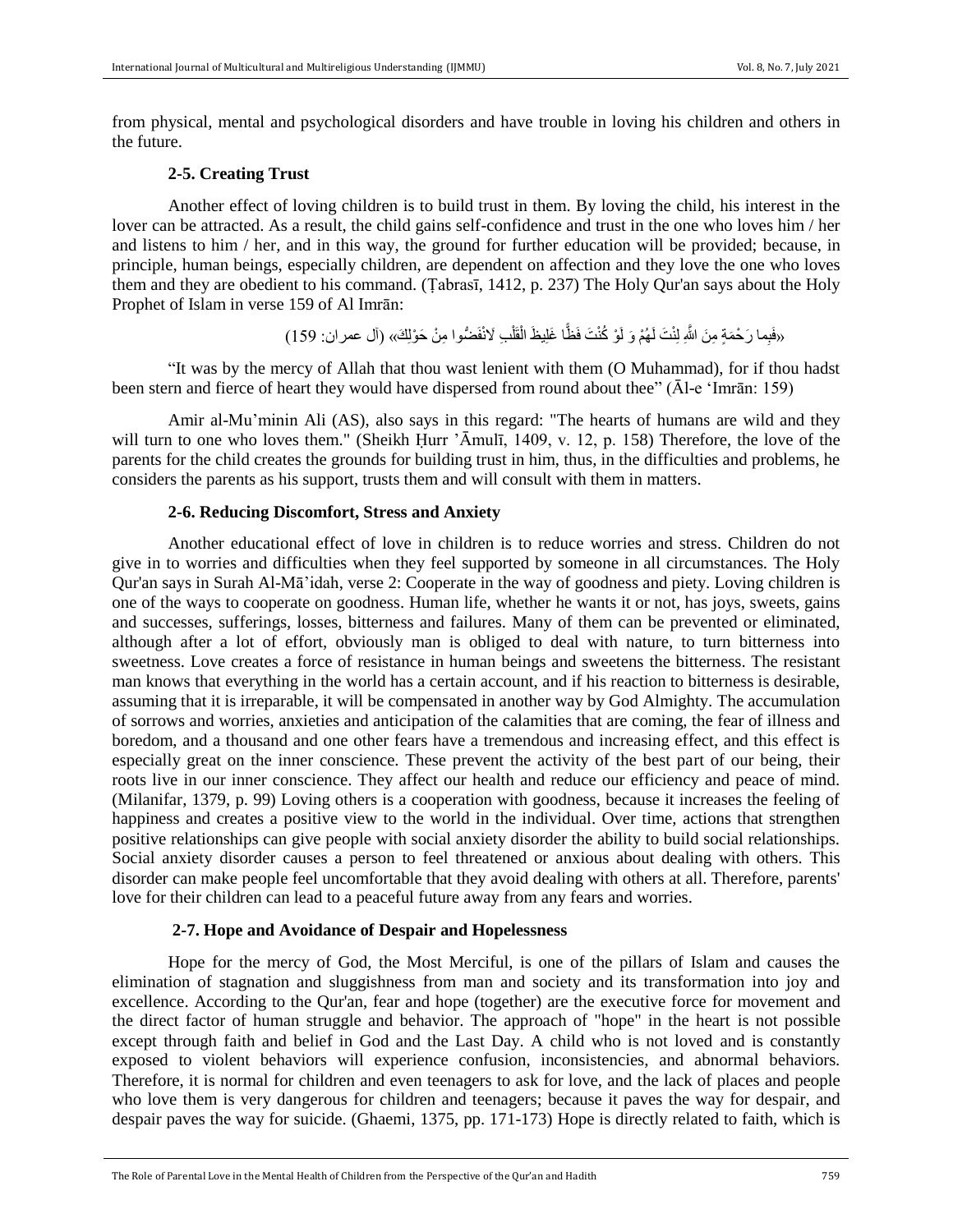the foundation of life. According to the Qur'an, hope leads to mental health that is accompanied by a behavioral approach.

ًّ« )کهف: 110( َحدا َ ِ ِعبا َدِة َربِّ ِه أ ْش ِر ْك ب َو َّل يُ ًّ ليَ ْعَم ْل َع َمًًّل صالِحا َء َربِّ ِه فَْ َم ْن كا َن يَ ْر ُجوا لِقا »فَ

"And whoever hopeth for the meeting with his Lord, let him do righteous work, and make none sharer of the worship due unto his Lord." (Kahf: 110)

The behaviors and reactions of individuals, in addition to the person's own mental health, affects the health of other people or the community in a positive or negative manner. And this hope is doubled with the love and affection of parents and is one of the important signs of mental health in children.

#### **2-8. Popularity**

Love creates popularity. Basically, man tends to the one who loves him and tries to respond to it. All human beings are interested in being loved by others, and all those who are in contact with him express their love and affection for him in some way and make him love them. Obviously, a person who is interested in attracting the love and affection of others, he himself should be the center of love and affection. This is a general and inviolable law that love is a mutual relationship. (Ansarian, nd, p. 61) As the two are placed next to each other in the Holy Qur'an: "He loves them and they love Him" (Surah Mā'idah, verse 54)

Amir al-Mu'minin Ali (AS) also says: "By revealing kindness, love is formed and emerged. Love increases with friendship, human hearts are wild, and whoever loves them, they will turn to him. He who loves people, people will love him." (Tamimi Amadi, 1366, p. 414) The effects of love are that when a person loves others, he actually finds many companions and friends, each of whom is a powerful arm for man in the affairs of his life, who, when necessary, due to their love and affection for man, rush to help him and quickly untie the knot of their problem and save the human heart from sorrow and grief and save the soul from the suffering and burden of problems. (Ansarian, nd, p. 350) Therefore, one of the effects of parental love for children is the popularity of parents in the hearts of children, which will be very effective in their mental health.

## *Conclusion*

The present study was conducted to explain the role of parental love in the mental health of children from the perspective of the Qur'an and hadiths. The role of parents in mental health as well as other educational issues has been taken seriously in verses and narratives and has been considered a key role in religious teachings, because one of the most important things in education is to establish a relationship between a child and a mentor, and the best kind of relationship is a relationship that is based on love, as Imam Ṣādiq (AS) says: "God has mercy on the servant because of the intensity of his love for his child", and Imam Bāqir, quoting verses from the Holy Qur'an, says: "Religion is love and love is religion" These words have clearly clarified the importance and place of love in raising children. The verses and narrations obtained from the present study indicate that the parents' love for the child, over time, increases the child's motivation to do things, revives their sense of identity and personality, and motivates them to love. And it increases their motivation for love and better activity and parents can strengthen and flourish moral virtues in their children with love and affection. From another part of verses and hadiths, it was proved that in the light of love, the feelings and emotions of a child can be well developed and make him a worthy and balanced human being in the family and society. It is also one of the important signs of children's mental health. And this is created by the love and affection of parents for their children, not by violence and ruthlessness. From the perspective of the Qur'an and hadiths, parents' love for their children will be very effective in giving hope, socialization, nurturing emotions, building trust and comfort for their children, and will provide a healthy family, followed by a healthy society.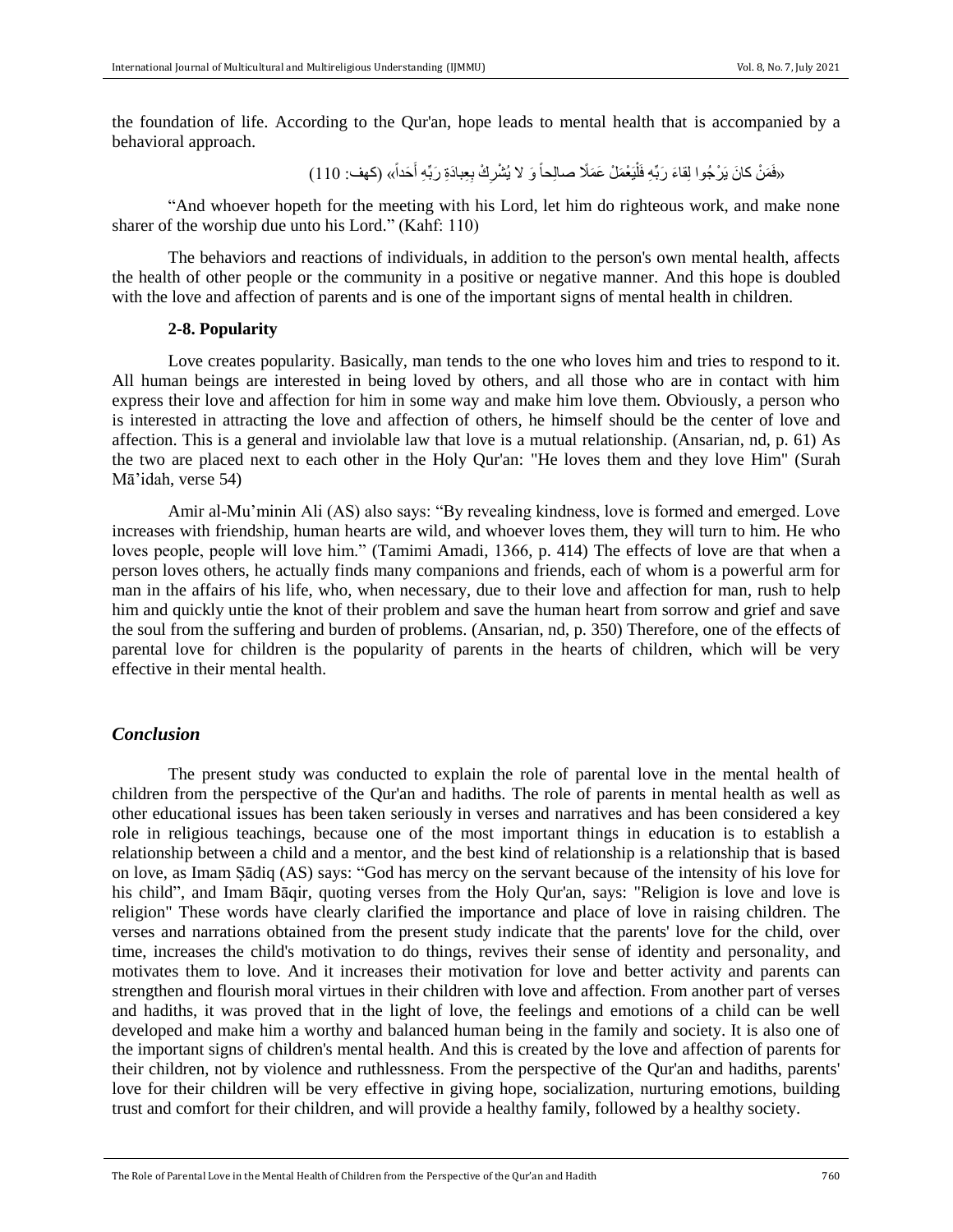## *Bibliography*

- Abbasnejad, Mohsen et al (2005), *Quran, Psychology and Educational Sciences*, Mashhad: Qur'anic Research Foundation of the Seminary and University, First edition.
- Abolghasemi (2012), "Conceptology of spiritual health and its scope in religious attitudes", Quarterly Journal of Medical Ethics, No. 20, Year 6.
- Ahmadi, Mohammad Reza (nd),"The role of kinds to relatives in mental health",Ma'refat Monthly,No. 48.
- Al-Ghazālī, Abi Hamid (1400 AH), *Ihyā' 'Ulūm al-Dīn*, Np: Dar al-Fikr, 2<sup>nd</sup> edition.
- Amid, Hassan (2011), *Amid's Dictionary*, Tehran: Agah Publishing, 38<sup>th</sup> edition.
- Amin Seyedeh, Nusrat (1982), *Makhzan al-'Irfān*, Tehran: Muslim Women's Movement, Vol. 2,
- Ansarian, Hussein (nd), The Culture of Compassion from the Perspective of the Qur'an and Ahl al-Bayt (AS), Qom: Dar al-'Irfān, 3rd edition.
- Farāhīdī, Abi Abd al-Rahman al-Khalil ibn Ahmad (1409 AH), *Al-'Ayn*, Research: Dr. Mahdi Makhzoumi and Ibrahim Sameraei, Np: Dar al-Hijra Foundation, Second edition.
- Fayz Kāshānī, Mohsen (1417 AH), *Al-Mahajjat Al-Baydā*, Correction and Commentary: Ali Akbar Ghaffārī, Np: Islamic Publications Office, fourth edition.
- Ghaemī, Ali (1996), Family and Children's Emotional Issues, Tehran: Amiri Publications, 6<sup>th</sup> edition.
- Hosseini, Abolghasem (1990), *Principles of Mental Health,* Mashhad: Mashhad University, np.
- Hurr Āmilī, Abu Ja'far (1409 AH), *Wasā'il al-Shī'a*, Qom: Āl al--Bayt, first edition, vols 12, 16 and 20.
- Ibn Fahd Hillī, Ahmad Ibn Muhammad (1407 AH), *'Uddat al-Dā'ī wa Najāh al-Sā'īi*, Dar al-Kutub al-Islami, first edition.
- Ibn Manzūr, Muhammad Ibn Mukrim (1405 AH), *Lisān al-Arab*, Al-Adab Publishing, Qom, first edition.
- Ibn Shu'ba Harrānī, Hassan ibn Ali (1404 AH), *Tuhaf al-'Uqūl*, Qom: Society of Seminary's Teachers, second edition.
- Karami, Reza (2006), *Mehrvarz and Violence in Education*, Qom: Nasim-e Hayāt, first edition.
- Kāshānī, Mullā Fathullāh (1423 AH), *Zubdat al-Tafāsīr*, Qom: Islamic Teachings Foundation, first edition.
- Kulaynī, Mohammad Ibn Yaqūb (1407 AH), *Al-Kāfī*, Tehran: Dar al-Kutub al-Islāmīyah, vols. 2, 4 and 6,
- Majlisī, Mohammad Bāqir (1403 AH), *Bihār Al-Anwār*, Beirut: Dar 'Ihyā' al-Turāth al-Arabī, Second edition, vols. 71 and 101.
- Makarem Shirazi, Nasser (1992), *The Commentary of Nemooneh*, Tehran: Dar al-Kutub al-Islamīyya, 10th edition, vol. 2.
- Mesbah Yazdi, Mohammad Taghi (2012), *Ethics in the Qur'an*, Research and Writing: Mohammad Hossein Eskandari, Qom: Imam Khomeini Educational and Research Publishing Institute, Fourth Edition.

Milanifar, Behrooz (2001), *Mental Health*, np: Qoomas, 5<sup>th</sup> edition.

Motahari, Morteza (nd), *Philosophy of Ethics*, Tehran: Sadra.